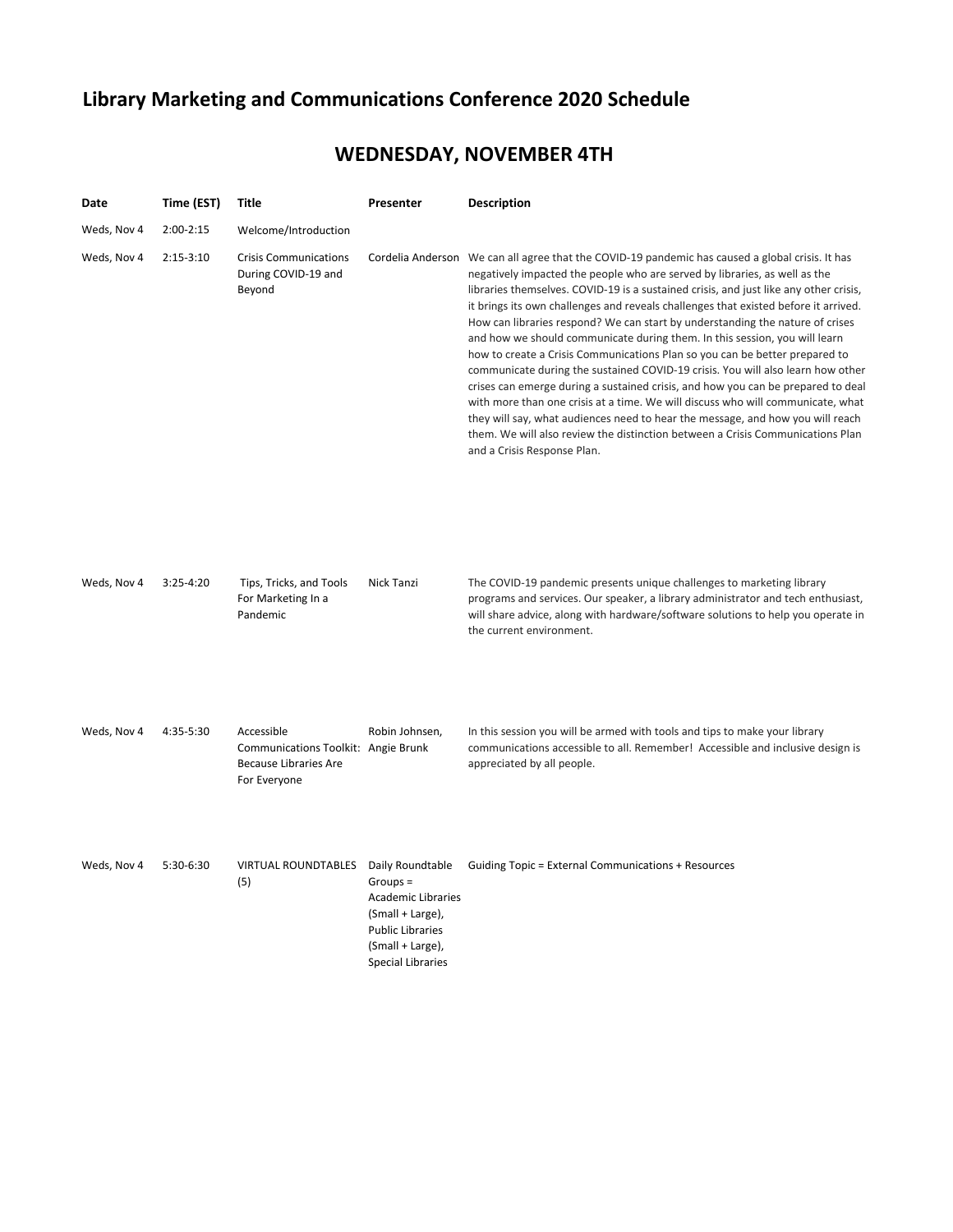### **Library Marketing and Communications Conference 2020 Schedule**

#### **Date Time (EST) Title Presenter Description** Thurs, Nov 5 11:00-11:15 Welcome/Introduction Thurs, Nov 5 11:15-12:10 Three Perspectives on the Challenges of Internal Communications Kathy Dempsey, Joan Barnes, Jim Staley, Julia Poblete Effective communications and collaborations within an organization depend on solid internal communication strategies. Panelists Joan Barnes (University of Nebraska), Julia Y.B. Poblete (World Bank), and Jim Staley (Mid-Continent Public Library) talk with moderator, Kathy Dempsey (Libraries Are Essential) about the challenges, strategies, and adjustments they had to make to keep their staff informed and engaged during the last year. Thurs, Nov 5 12:25-1:20 Neutral or Necessary: How Libraries Can Find Their Voice in Times of Unrest Tamara King From racial unrest to the COVID-19 pandemic, libraries all over the country are grappling with many societal challenges. With our cities and communities in need, how should we respond? Are libraries neutral spaces or necessary to the conversation in times of crisis? Communications professional and librarian, Tamara King will share how Richland Library in Columbia, S.C. found its voice and used innovative ways to reach their customers in 2020. From holding virtual discussions about race to using telephone town halls to remove access barriers, King will provide valuable tools libraries can use to support communities in conflict.

Thurs, Nov 5 1:35-2:30 Taming the Social Media Angela Hursh Beast: Three Big Things You Need to Know to Promote Your Library Effectively When Everything Keeps Changing

Social media marketing has always been difficult for libraries. Changing algorithms, evolving audiences, and the sheer amount of content shared on the different platforms make it challenging for many libraries to find success. Still, it's one of the best chances we have to connect with a large part of our community, especially people who don't have a library card. In this session, Angela Hursh (Senior Engagement Consultant for NoveList and author of SuperLibraryMarketing.com) shares three big things you need to know to make social media work for your library. You'll learn: How to adjust content to drive engagement on the different social media platforms. How to understand analytics and what stats you should count. How to deal with trolls, negative comments, and haters on your social media platforms.

| Thus, Nov 5 | $2:30-3:30$ | <b>VIRTUAL ROUNDTABLES</b> | Daily Roundtable          | Guiding Topic = Internal Communications + Resources |
|-------------|-------------|----------------------------|---------------------------|-----------------------------------------------------|
|             |             | (5)                        | $Groups =$                |                                                     |
|             |             |                            | <b>Academic Libraries</b> |                                                     |
|             |             |                            | (Small + Large),          |                                                     |
|             |             |                            | <b>Public Libraries</b>   |                                                     |
|             |             |                            | (Small + Large),          |                                                     |
|             |             |                            | Special Libraries         |                                                     |

### **THURSDAY, NOVEMBER 5TH**